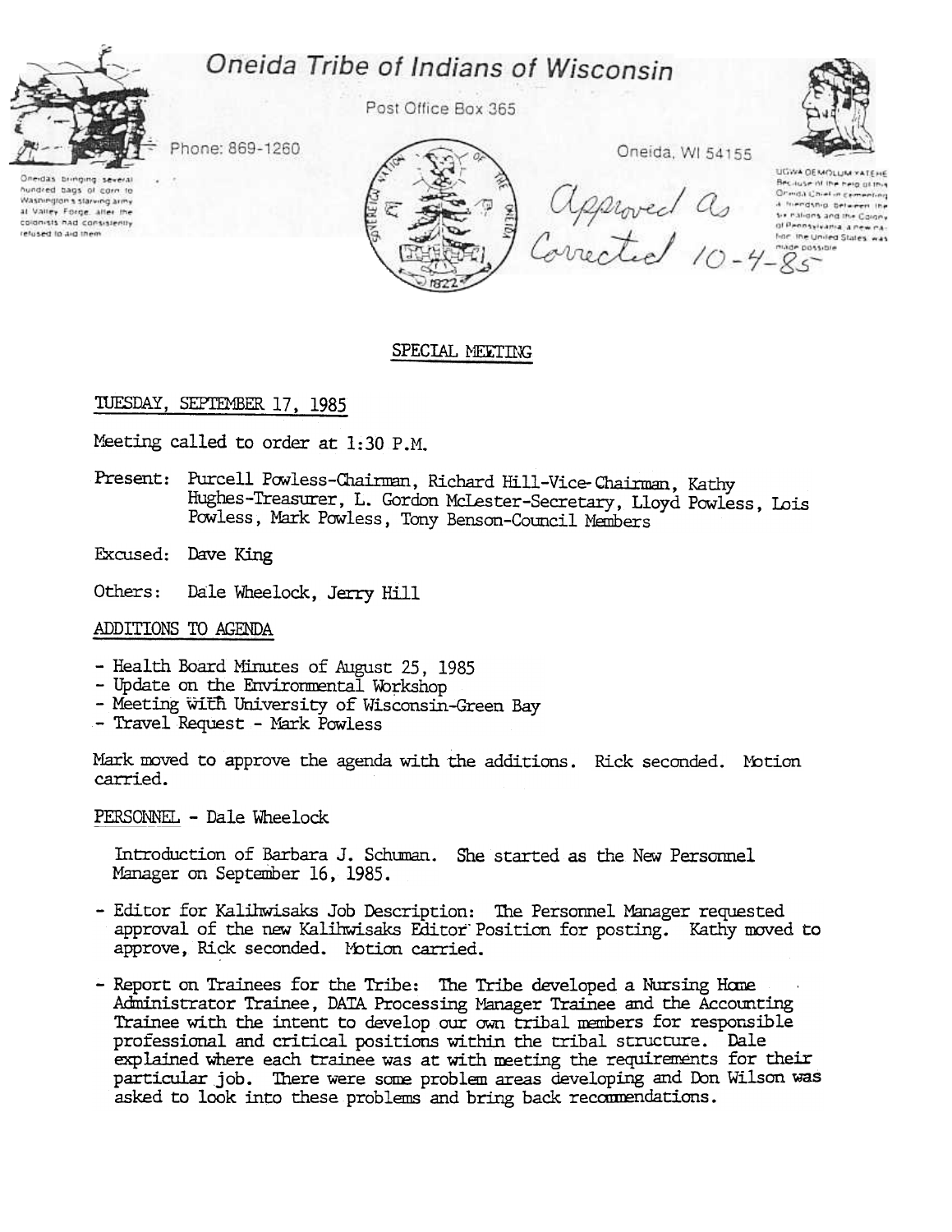ONEIDA TRIBE OF INDIANS OF WISCONSIN Special Meeting - September 17, 1985 Page 2

#### PERSONNEL (CONTINUED)

Two new positions for the Health Center -- Accounts Control Clerk and Secretary/Receptionist for Family Services/Chemical Dependency.

The material had not been reviewed by everyone of the Business Committee. Lloyd moved to table this item until Friday, September 20, 1985. Kathy seconded. Rick, Mark and Tony opposed. Motion carried.

# Hiring Information

Senior Conservation Officer - Grade 18 -- Terry R. Jordan

Assistant Conservation Officer - Grade 14 -- Ralph L. Powless

lAW OFFICE -Jerry Hill  $\lambda$ 

FY'86 Budget Modification. Kathy moved to refer the request from the Law Office to Personnel and Finance  $\&$  Appropriations for the budget modification Lloyd seconded. Motion carried.

### USE OF 638 FUNDS FOR FY'86

Kathy Hughes and Bob Christ john listed to following alternatives

- 1. Pick up moving costs for Data Processing and Accounting from the Civic Center to Norbert Hill Center.
- $2.$ Training of Managers in the area of Accounting, Data Processing, and Supervision.
- 
- 4. Develop a program that would lead up to a Tribal Court
- 3. Training staff for use of Tribal Accounting Procedures.<br>4. Develop a program that would lead up to a Tribal Court<br>5. Pay for some capital expenditures at the Norbert Hill (phone system, security, or remodeling for offic Pay for some capital expenditures at the Norbert Hill Center, namely phone system, security, or remodeling for office space. This may or may not be 638 eligible. 5.
	-

Lloyd moved to use the funds of the Public Relations Trainee. Kathy seconded.

6. Training for a Tribal Public Relations staff member<br>Lloyd moved to use the funds of the Public Relations Train<br>Lloyd, Kathy and Gordon voted yes. Lois, Mark, Tony and<br>Motion failed.<br>Lois moved to use the funds to develo Lloyd, Kathy and Gordon voted yes. Lois, Mark, Tony and Rick voted no. Motion failed.

Lois moved to use the funds to develop a program that would lead to a Tribal Court. Rick seconded. Motion carried.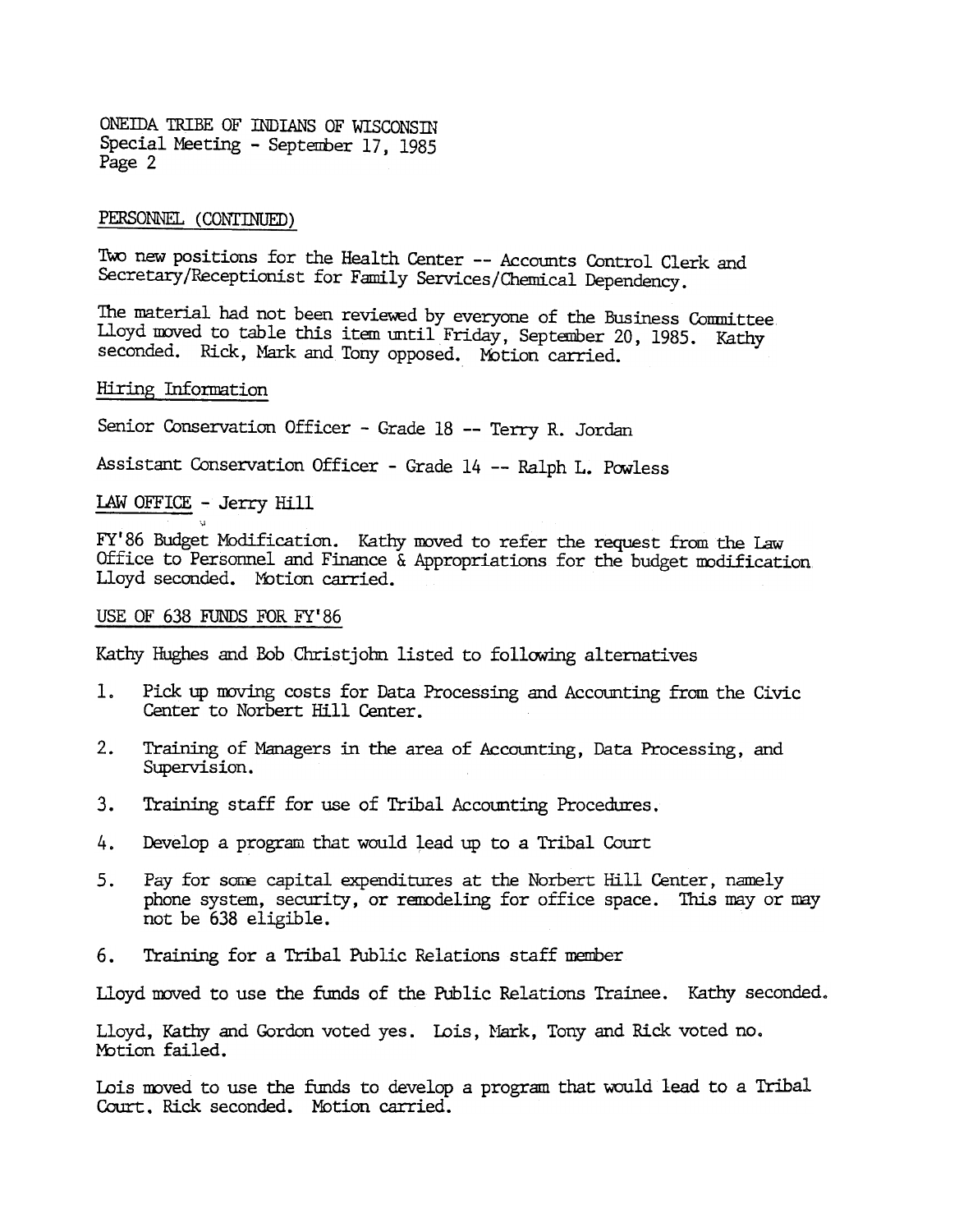ONEIDA TRIBE OF INDIANS OF WISCONSIN Special Meeting - September 17, 1985 Page 3

### REQUEST FROM THE ONEIDA V.F.W.

The V.F.W. explained that they are in the process of expanding their building and are in need of cabinets, cupboards, counters and sinks. The Building and Grounds Supervisor stated there may be some available from the White Building at Site II and at the Old Lutheran Church. They would appreciate any consideration from the Tribe.

Kathy moved to approve the request. Gordon seconded. Lloyd and Tony opposed Motion carried.

# HEALTH BOARD MINUTES OF AUGUST 26, 1985

Mark moved to approve the minutes with the changes. Kathy seconded. Gordon abstained. Motion carried.

## FOR INFORMATION: ENVIRONMENTAL REGULATIONS AND COMPLIANCES SEMINAR - Lloyd **Powless**

The Seminar will be held September 18  $\&$  19, 1985 at the Norbert Hill Center from 9 to 4: 00 each day.

### MEETING WITH CHANCELLOR WEIDNER OF UWGB - Lloyd Powless

Lloyd will take an Oneida delegation to meet with the University of Wisconsin-Green Bay about Native American concerns at the University on September 20. 1985.

### WISCONSIN INDIAN EDUCATION ASSOCIATION MEETING

This meeting will be held at the Norbert Hill Center on September 27, 1985, at 10: 00 A.M.

## TRAVEL REQUEST - Mark Powless

Mark requested approval to attend the NCAI Conference in Tulsa, Oklahoma on October 7 -11, 1985 and also travel to the Michigan Gaming Association meeting in Saginaw, Michigan on September 25, 1985. Mark also requested approval for Jerry Hill to attend these two meetings.

Rick moved to approve, Lloyd seconded. Kathy and Gordon opposed. Motion carried.

### INDIAN MONEY PROCEEDS FOR LABOR (IMPL)

In accordance with Public Law 97-257 dated September 10, 1982, an Indian Money Proceeds of Labor (IMPL) Escrow Account was established for the Great Lakes Agency. This account consisted of interest earned on special Deposits (e.g., advance deposits on leases; permits; timber stumpage; rights-of-way damages, etc.) which were not credited to Tribal Individual Indian Money (III) Accounts, or Tribal accounts held in trust in the U.S. Treasury.